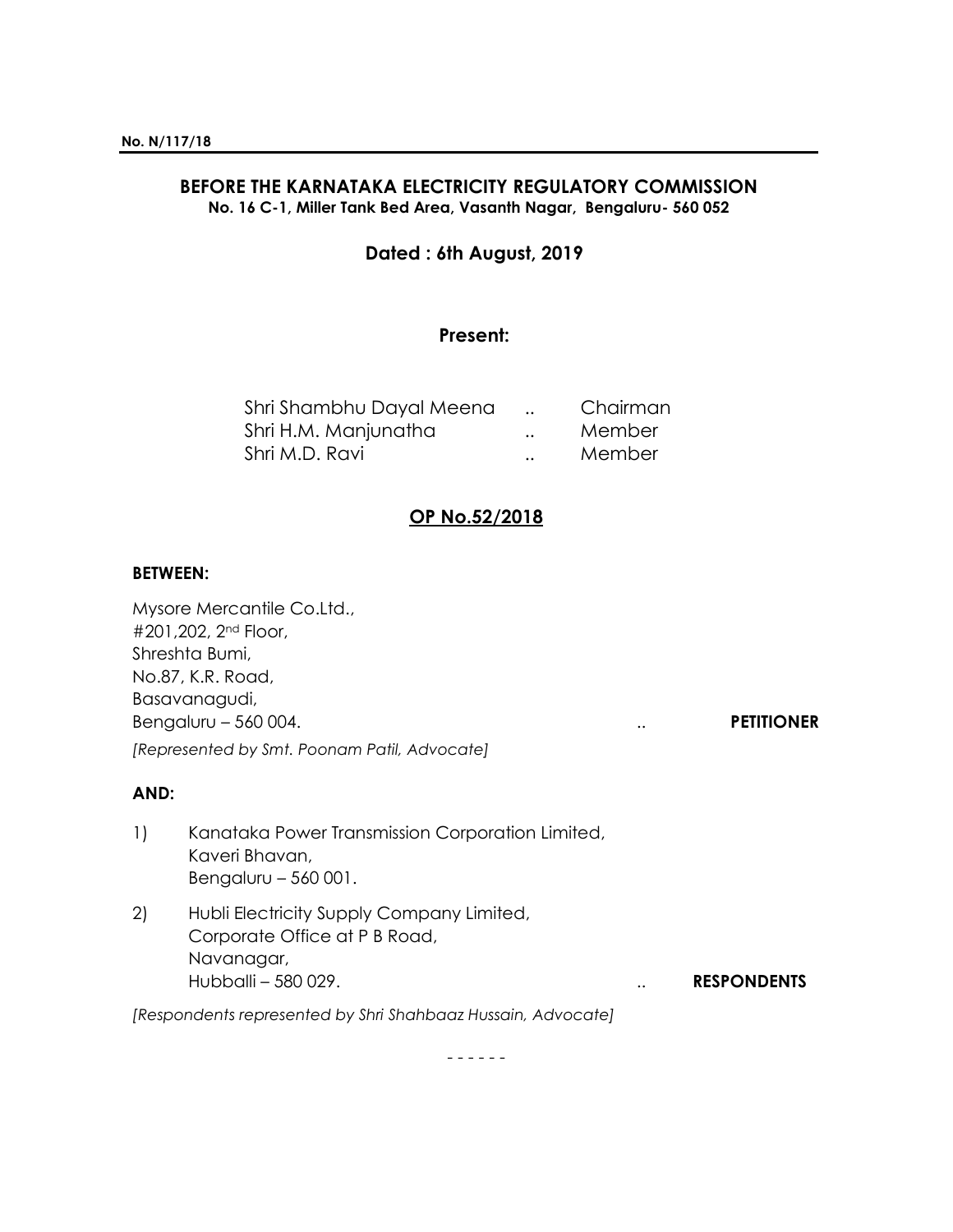### **ORDERS**

- 1) This Petition is filed under section 86(1)(f) of the Electricity Act, 2003, praying for the following reliefs:
	- "(a) Hold and declare that the action of the Respondent No.2 in collecting Wheeling charges at 5% on the entire quantum of energy generated is illegal and arbitrary;
	- (b) Restrain the Respondent No.2 from levying wheeling charges of 5% on the entire quantum of energy generated by the Petitioner in accordance with W & B Agreement dated 25.07.2015;
	- (c) Direct the Respondent No.2 to levy the wheeling charges of 5% only on the actual energy wheeled by the Petitioner;
	- (d) Direct the Respondent No.2 to pay to the Petitioner a sum of Rs.11,10,941/- (Rupees Eleven Lakhs, ten thousand, nine hundred and forty one only) along with interest at 18%, illegally deducted towards wheeling charges for the financial year 2016-17;
	- (e) Grant such other reliefs as this Hon'ble Court deems fit in the facts and circumstances of the case, in the interest of justice."
- 2) The facts of the case submitted by the Petitioner are:
- (a) The Petitioner is a Company, registered under the Indian Companies Act, 1956, involved in the generation of Wind energy, having its Plant of 6.3 MW capacity at Gojanur Village, Shirahatti Taluk, Gadag District. The Plant was commissioned on 14.08.2015.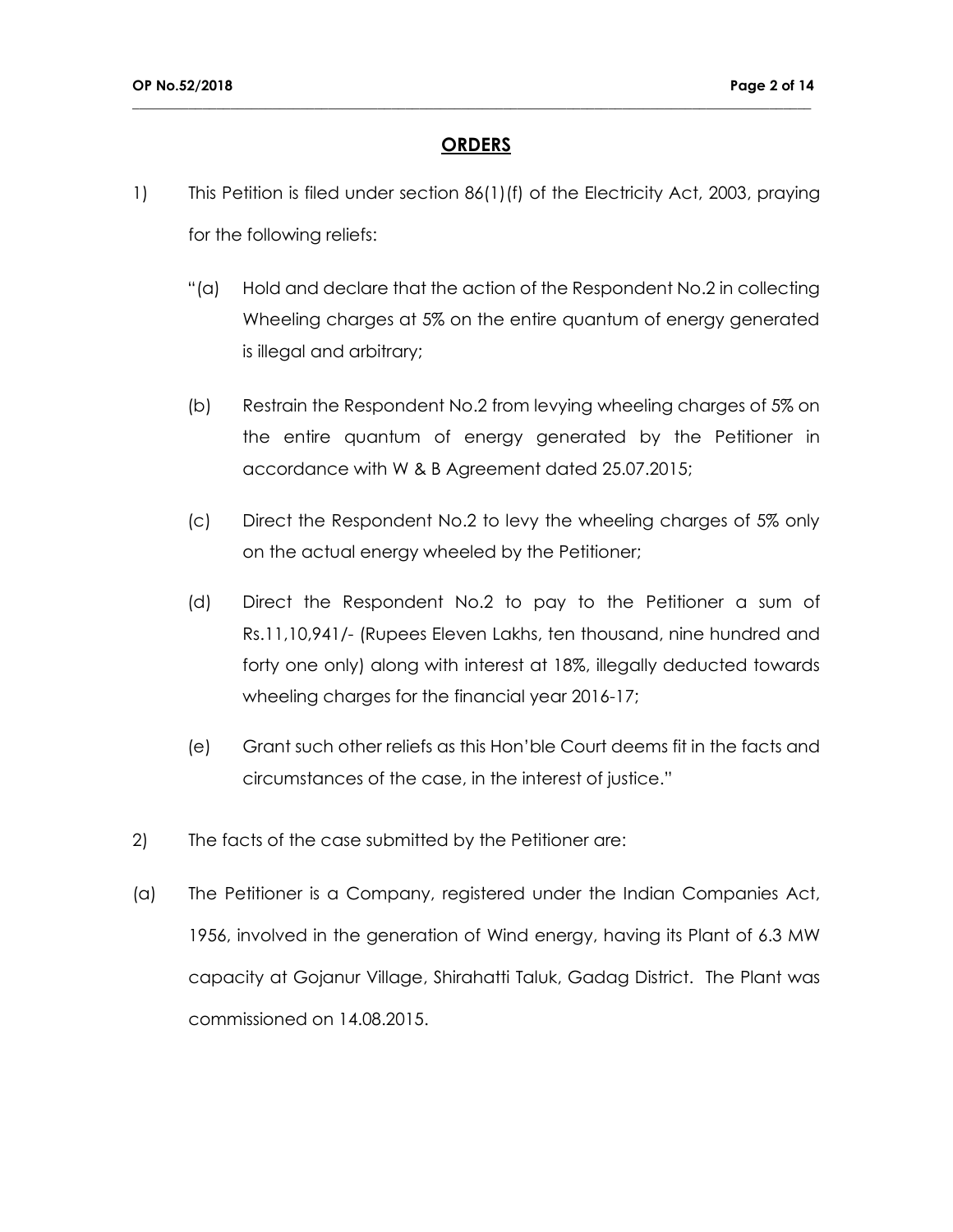(b) The Petitioner entered into a Wheeling and Banking Agreement (WBA) with the Respondents on 25.07.2015. The Petitioner has been supplying power to third parties and paying necessary charges to the Respondents as per the WBA.

- (c) The Petitioner raised an invoice in its usual course, for the month of March, 2017, for a sum of Rs.2,22,25,633/- (ANNEXURE-G), towards charges for energy unutilized at the end of the Financial Year 2016-17. Respondent No.2 made payment of Rs.2,11,14,691/-, as against Rs.2,22,25,633/- claimed by the Petitioner. Therefore, the Petitioner wrote a letter dated 10.10.2017 to Respondent No.2, to clarify the short payment made. As there was no response, the Petitioner addressed two letters dated 12.12.2017 and 02.05.2018, requesting for the reason for short payment or to pay up the balance amount.
- (d) Respondent No.2 is authorized to deduct Banking charges at 2% towards the energy banked by the Petitioner and wheeling charges at 5% towards energy wheeled, as per the Generic Tariff Order of the Commission. However, the Respondent No.2 has been charging 5% on the entire energy generated. The Petitioner has produced monthly bills issued by Respondent No.2, from May, 2016 to April, 2017, and for the months of March and April, 2018, which demonstrate that Respondent No.2 is calculating wheeling charges for the entire quantum of energy generated, as against permissible levy only on energy wheeled (ANNEXURE-L series)**.** Hence, this Petition.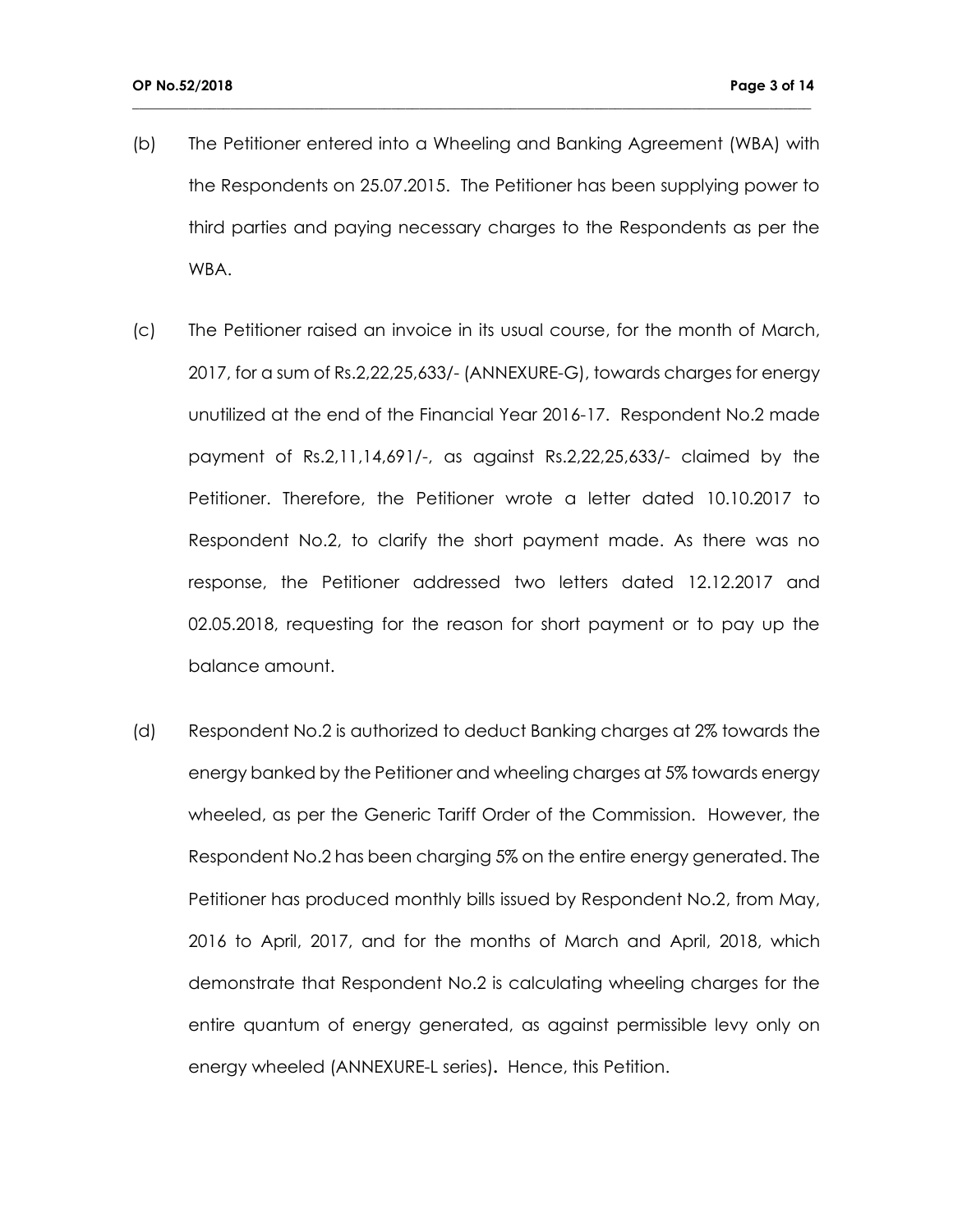- 3) The Grounds urged by the Petitioner are as follows:
- (a) The action of Respondent No.2 in collecting the wheeling charges on the energy generated, is illegal. Respondent No.2 is not justified in levying 5% wheeling charges on the entire quantum of energy generated and the same amounts to an unjust enrichment of the Respondent. Though the bill issued by Respondent No.2 demarcates the energy generated, the energy wheeled and the energy banked, Respondent No.2 has been deducting 5% on the entire quantum of energy generated, instead of levying the same on only the quantum of energy wheeled.

- (b) Clause 5.7 of the WBA stipulates that, the Respondents shall not levy any transmission or wheeling charges on the quantum of energy banked, which remains unutilized at the end of the year.
- 4) Upon issuance of Notice, the Respondents appeared through their counsel and Respondent No.2 has filed the Objections, as follows:
- (a) The Petitioner has based the claims on assumptions, which have no place in legal proceedings, especially when the matter is covered by an Agreement. All actions of the Respondent are in accordance with the WBA.
- (b) The Petitioner has alleged that the Respondent No.2 has paid Rs.2,11,14,692 as against the invoice of Rs.2,22,25,633 raised by the Petitioner and failed to provide a clarification to that effect despite repeated letters. Clause 12.4 of the WBA states that "Any notice, communication, demand or request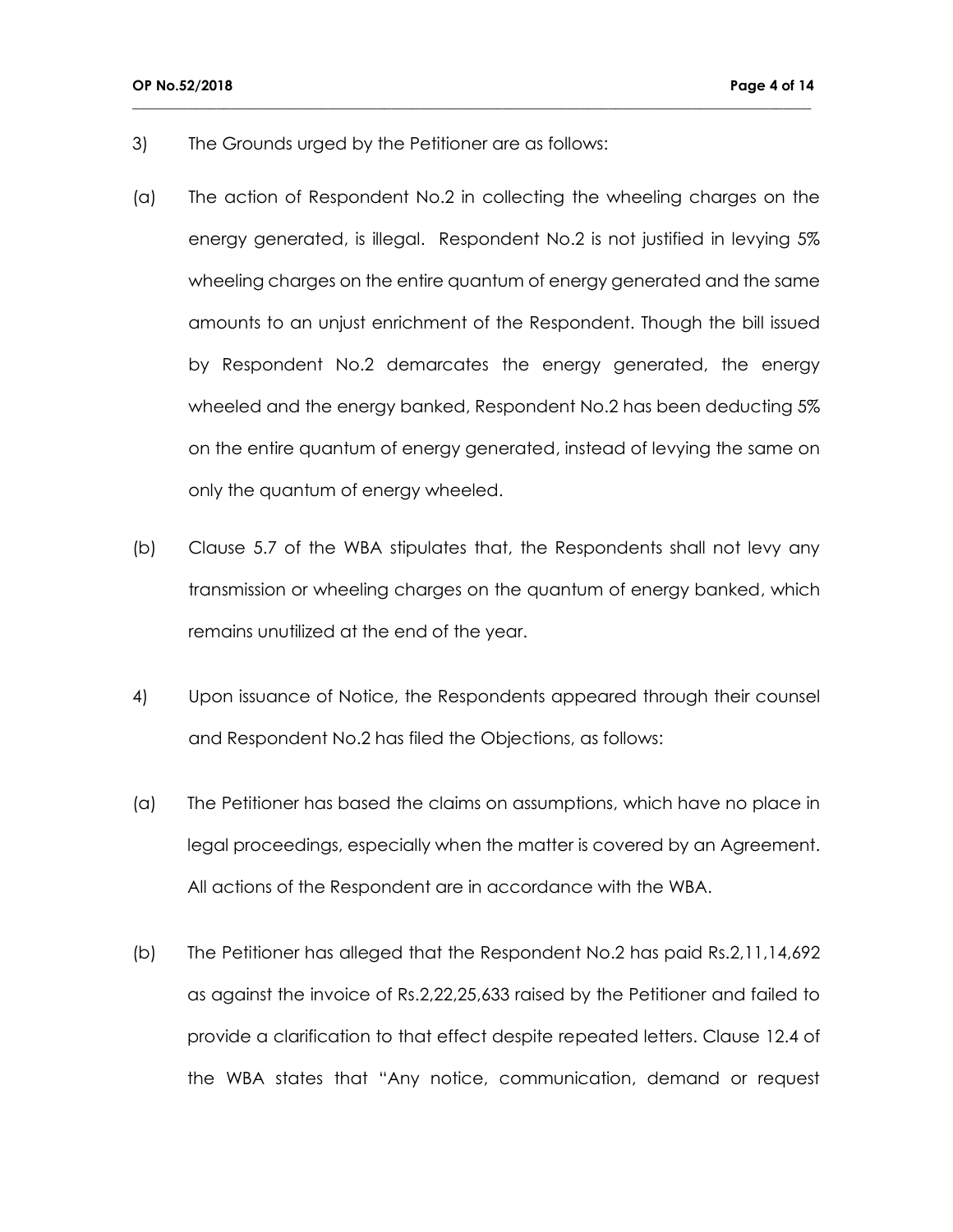required or authorized by the Agreement shall be addressed to 'The General Manager (Technical), HESCOM, Hubballi'. The Petitioner has, however, sought clarifications from 'The Financial Adviser, HESCOM, Hubballi', as a result of which, the communications were never brought to the notice of the authorized authority of HESCOM. If the correspondence was made to the authorized person, as per the terms of WBA, the Respondents would have provided the clarification sought.

- (c) Clause 6.2.2 of the WBA provides the formula for calculating the banked energy at the end of the months. The term 'Eg' in the formula provides that the Wheeling Charges of 5% is applicable on Eg (Generated energy injected to the Grid, less 115% of imported energy). Hence, the wheeling charges are levied on the energy injected into the system less 115% of import energy, as per the above formula.
- (d) Annexure L-11 of the Petition provides the details of energy generated and banked during the month of March, 2017. In the said Annexure, in the tabular column titled 'COMPUTATION OF ENERGY during the month', the 5<sup>th</sup> row gives details regarding the wheeling charges levied. It provides that the total energy deducted as wheeling charges is 37,567 kWh, which is 5% of the energy generated (Eg) during the month of March given in the  $1<sup>st</sup>$  row of the table. It is clarified that wheeling charges of 5% have not been charged on the banked energy of the previous months as given in the 2nd row. The invoices submitted by Petitioner is for higher energy, i.e., 58,10,623 units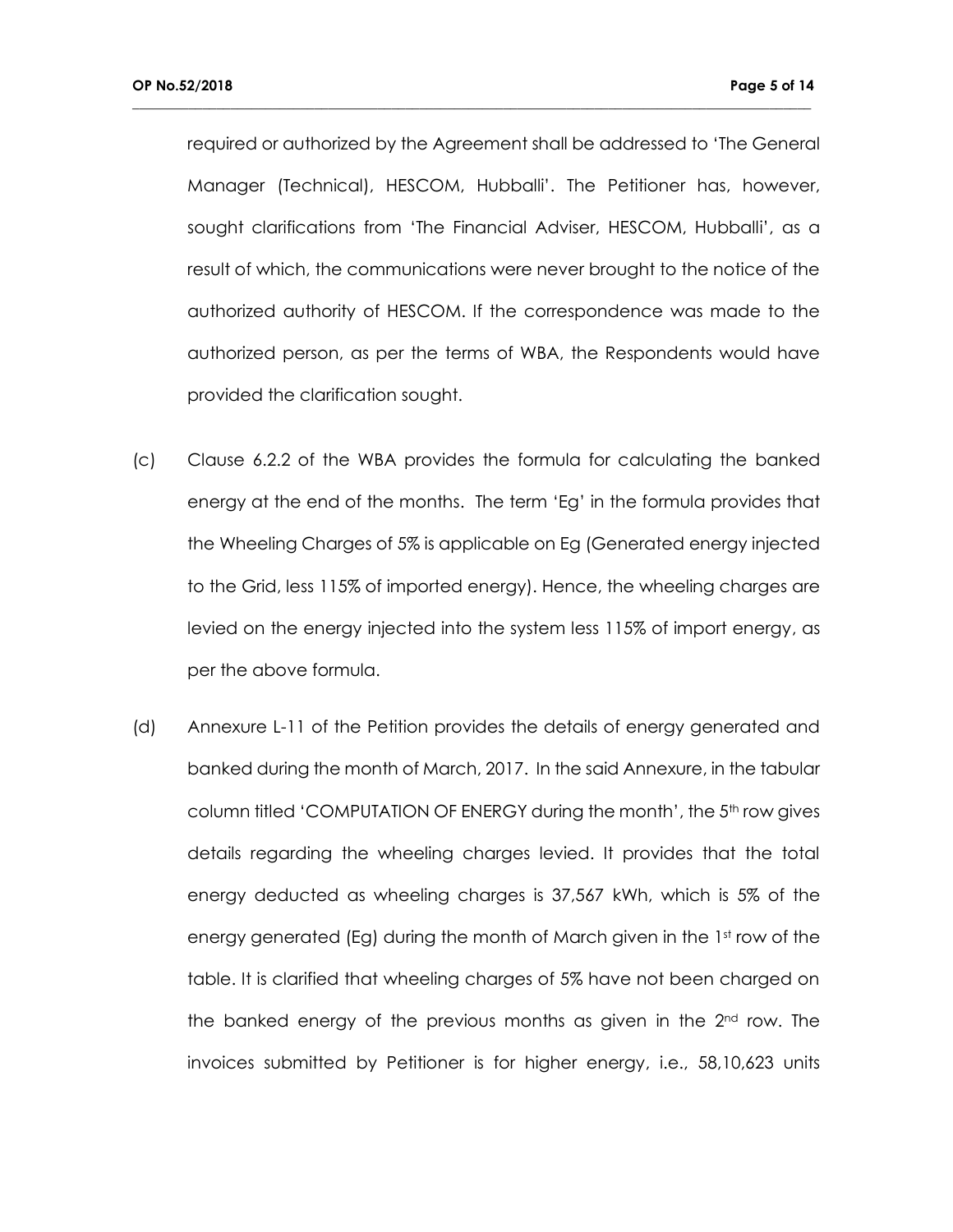(unutilized banked energy), by illegally and arbitrarily adding more than 5% units of energy to the banked units of 55,20,181 units, which remain unutilized. The Respondent No.2 has acted as per Clause 5.7 and there is no violation as alleged by the Petitioner. The Petitioner has not mentioned or provided documentary evidence regarding levy of 5% wheeling charges, only on the quantum of energy wheeled during the month instead of the entire quantum of energy generated during the month. The WBA does not specify levying 5% wheeling charges on only quantum of energy wheeled.

- (e) Respondent No.2 has prayed to dispose of the Petition in the light of the submissions made.
- 5) The Petitioner has filed the Rejoinder, as follows:
- (a) Insofar as the averment regarding non-issue of Notice to the person designated under the WBA is concerned, the normal practice is to address matters pertaining to Accounts and Finances to the Finance Department. In the present case, the Financial Advisor, HESCOM, Hubballi, to whom the Petitioner addressed several communications requesting for clarification with regard to part payment of invoice, ought to have redirected the Petitioner to the concerned Officer.
- (b) Respondent No.2 may have adhered to the formula stipulated under the WBA for computation of monthly invoices, however the grievance of the Petitioner is limited to the settling of payment with respect to the banked energy available at the end of the Financial year. The general practice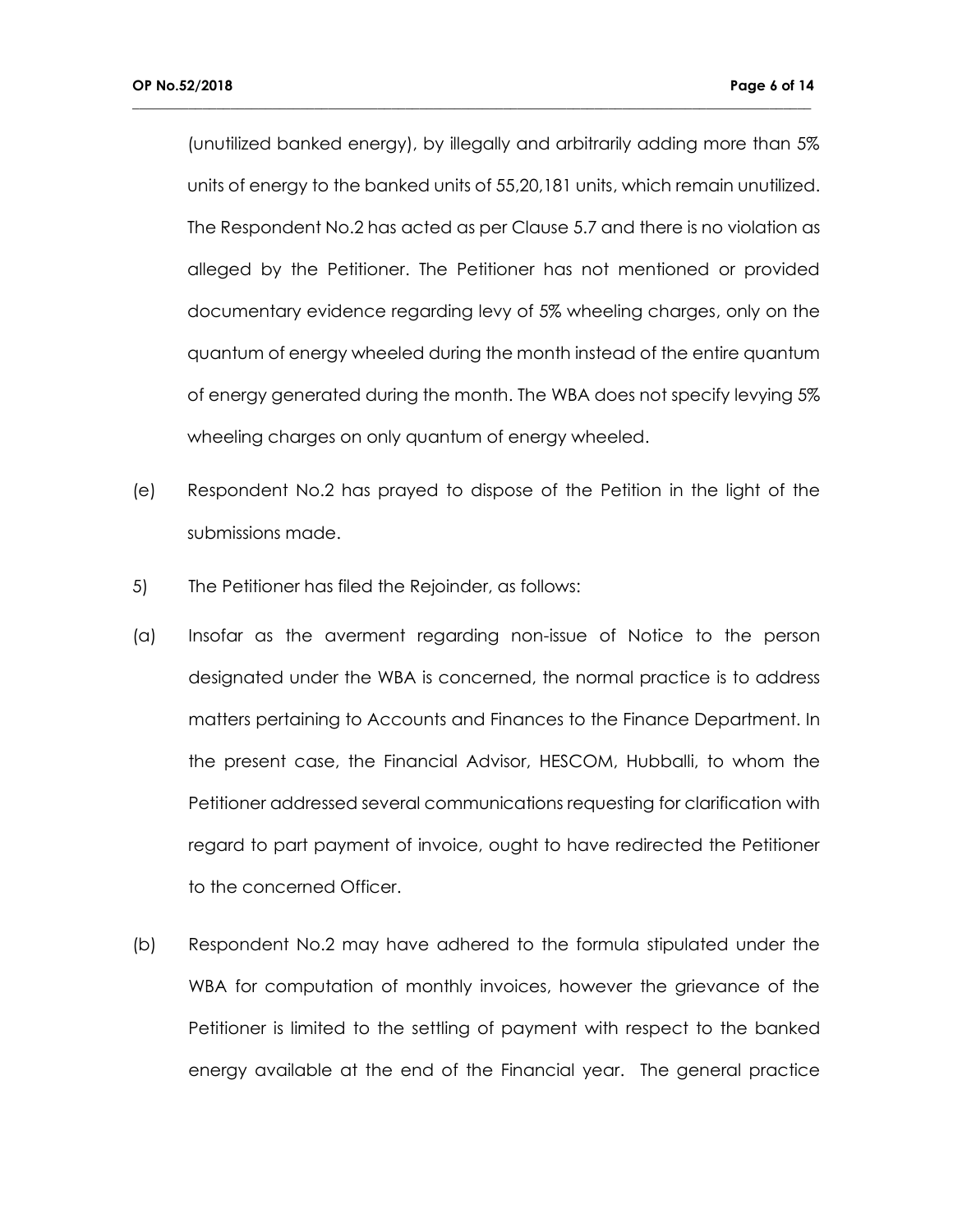followed over the years by the Electricity Supply Companies (ESCOMs) has been that, they levy 5% of charges on the entire energy generated throughout the Financial Year. At the end of the Financial Year, after the exact quantum of banked energy for the concerned Financial Year is clear, 5% of the amount deducted towards banked energy in the monthly bills, during the subsistence of the Financial Year, is credited to the Generator's account. A copy of the Official Memorandum in the case of another Generator in BESCOM's jurisdiction, where BESCOM has credited 5% of unutilized quantum of energy at the end of the Financial Year and released the payment, is produced. This shows that, Respondent No.2 has denied the payment deducted initially at 5% on the quantum of energy banked.

**\_\_\_\_\_\_\_\_\_\_\_\_\_\_\_\_\_\_\_\_\_\_\_\_\_\_\_\_\_\_\_\_\_\_\_\_\_\_\_\_\_\_\_\_\_\_\_\_\_\_\_\_\_\_\_\_\_\_\_\_\_\_\_\_\_\_\_\_\_\_\_\_\_\_\_\_\_\_\_\_\_\_\_\_\_\_\_\_\_\_\_\_\_\_\_\_\_**

(c) The allegation that, invoices submitted by Petitioner are for higher quantum of energy i.e., 58,10,623 units (unutilized banked energy), as against actual banked energy of 55,20,181 units, is false and denied. The opening balance of energy as on 01.04.2017, i.e., the banked energy remaining unutilized for the previous financial year 2016-17, is 55,20,181 units. In the invoice (Annexure-L11) Banking Charges at 2% and wheeling charges at 5% on the energy pumped is levied. Thus, there is no distinction made in terms of energy banked and energy wheeled. The only criterion adopted is 'energy pumped' and therefore, the usual practice is to levy 5% on the entire quantum of energy remaining unutilized and account for the same, by crediting it the Generator's account. The invoice dated 31.03.2017 at Annexure-G, specifies 58,10,623 units, as against 55,20,092 units remaining unutilized, at the end of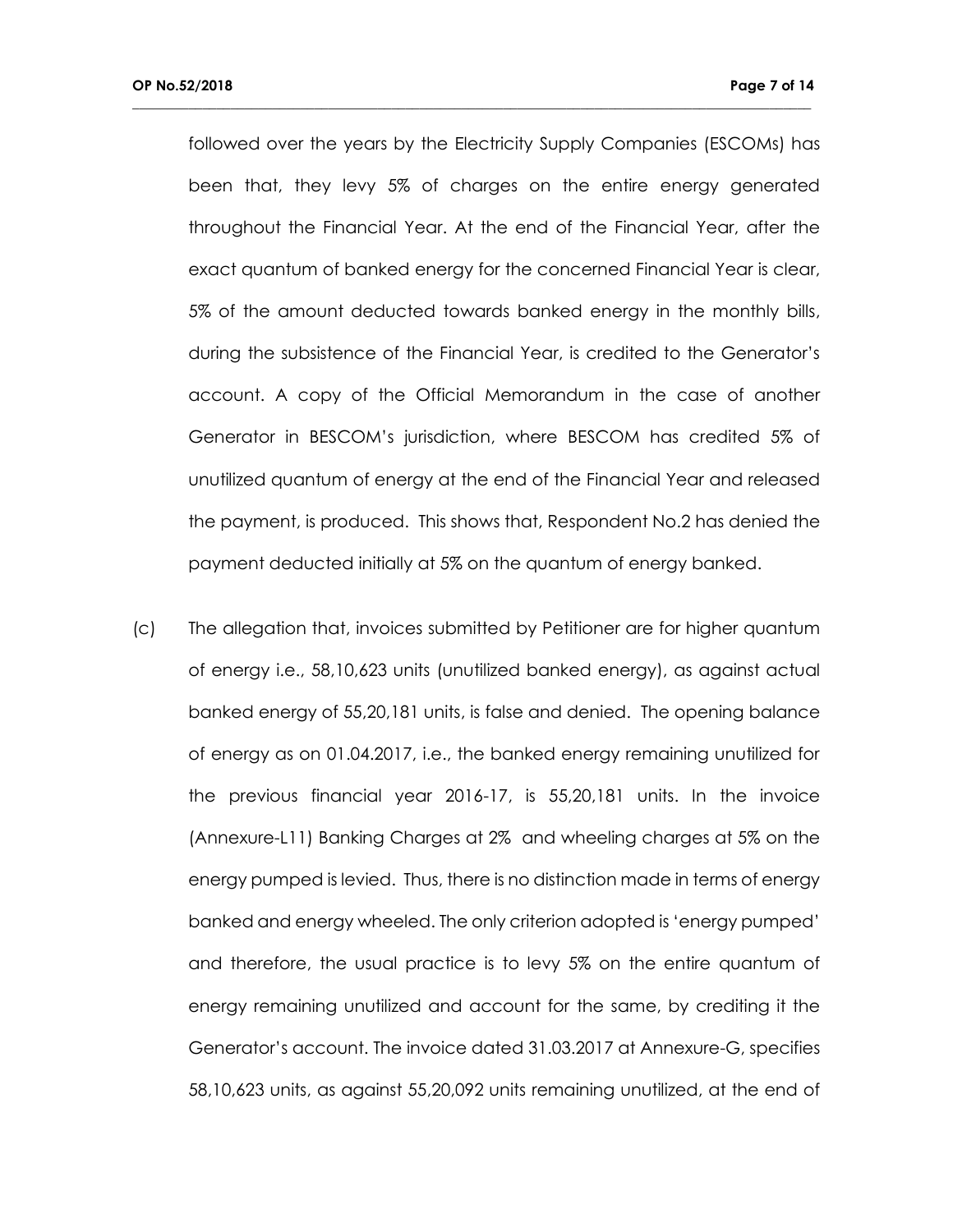the year 2016-17. The invoice mentions that, 58,10,623 units is arrived at by adding 55,20,092 units, remaining unutilized at the end of the year 2016-17 and 2,90,531 unutilized units, already deducted at 5% as wheeling charges.

- (d) All the energy generated is not wheeled and therefore Wheeling is always accompanied by the concept of Banking, wherein a portion of energy generated, termed as energy utilized / banked, is treated differently and paid differently. The WBA, in proviso to Clause 5.7, provides that, no transmission or wheeling charges or open access charges shall be levied on the quantum of banked energy remaining unutilized at end of the year deemed to have been purchased by ESCOM. In the computation of data provided by Respondent No.2, produced as Annexure-L series, a separate column for Banking charges at 2% on energy pumped and wheeling charges at 5% on energy pumped and again a separate column for net energy available for wheeling and a column for actual energy wheeled, are provided. Therefore, the Respondent has to pay the amount deducted, at 5% on the energy banked in the monthly bills and credit the said amount to the Petitioner at the end of the Financial Year.
- 6) We have heard the Counsel for both sides and perused the records. The following Issues arise for our consideration:
	- (1) Whether the levy of wheeling charges by Respondent No.2, on the entire quantum of energy injected by the Petitioner, is proper?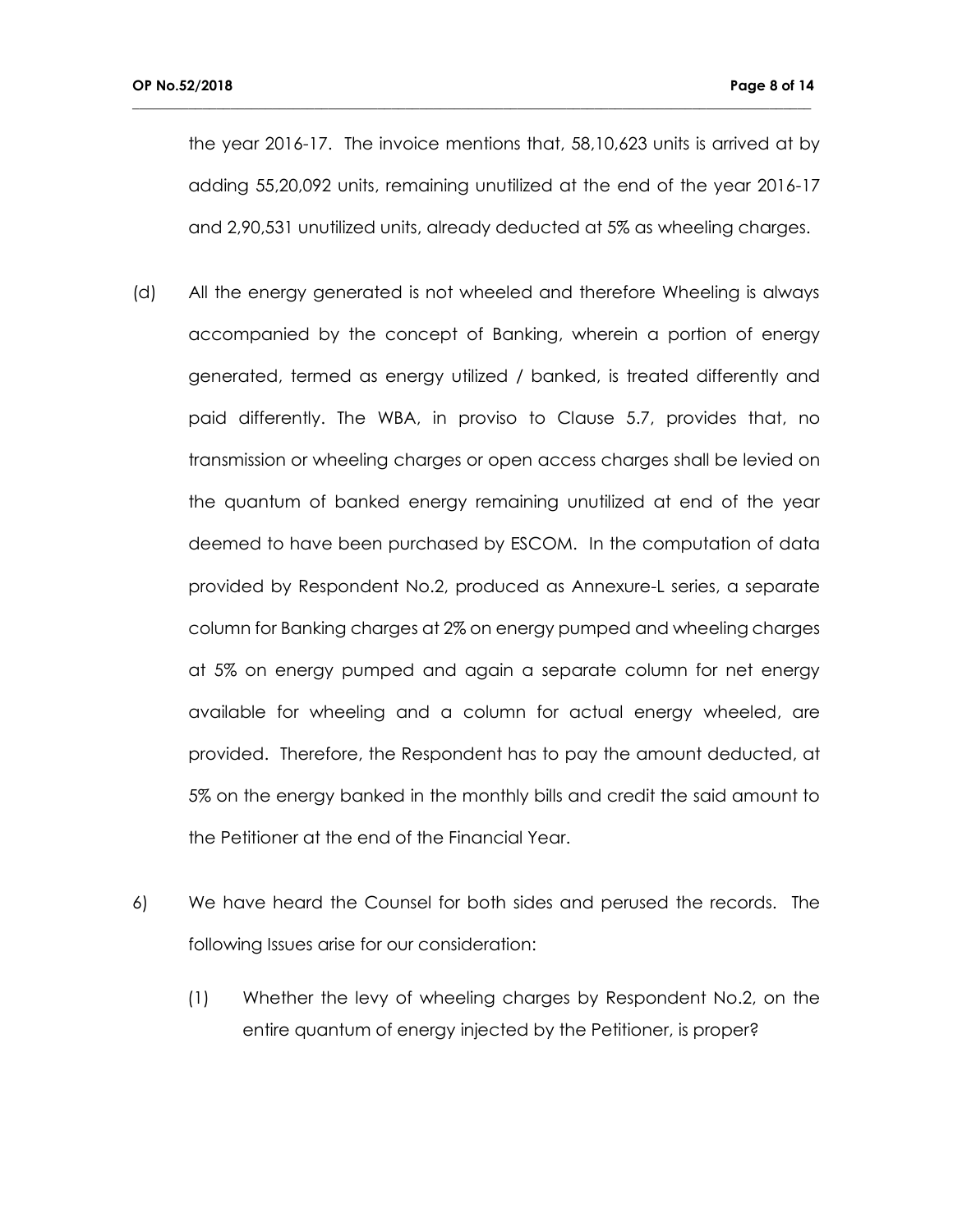(2) Whether while receiving payment for the unutilized banked energy at the end of the year, the Petitioner is entitled to credit of 5% of the wheeling charges, levied during the year on such unutilized banked energy?

**\_\_\_\_\_\_\_\_\_\_\_\_\_\_\_\_\_\_\_\_\_\_\_\_\_\_\_\_\_\_\_\_\_\_\_\_\_\_\_\_\_\_\_\_\_\_\_\_\_\_\_\_\_\_\_\_\_\_\_\_\_\_\_\_\_\_\_\_\_\_\_\_\_\_\_\_\_\_\_\_\_\_\_\_\_\_\_\_\_\_\_\_\_\_\_\_\_**

- (3) What Order?
- 7) After considering the submissions made by the parties and perusing the material evidence placed on record, our findings on the above issues are as follows:
- 8) **ISSUE No.(1):** *Whether the levy of wheeling charges by Respondent No.2, on the entire quantum of energy injected by the Petitioner, is proper?*
- (a) We note that, the parties are bound by the terms of the WBA dated 25.07.2015. Clause 5.1 of the WBA reads as follows:

*"The Company shall pay all the charges to the Corporation/ESCOMs for using their network as per the applicable KERC Regulations/Orders issued from time to time. Such charges shall include transmission charges for the use of the transmission network, wheeling charges for the use of the distribution network/s, cross subsidy surcharge, additional surcharge, charges for backup supply, scheduling and system operation charges, grid support charges, reactive power charges, UI charges under intra-state ABT, transaction charges and charges for the power drawn by the Company from the grid."*

Therefore, the above Clause provides that, the Orders passed by the Commission, from time-to-time, are applicable. The Commission had passed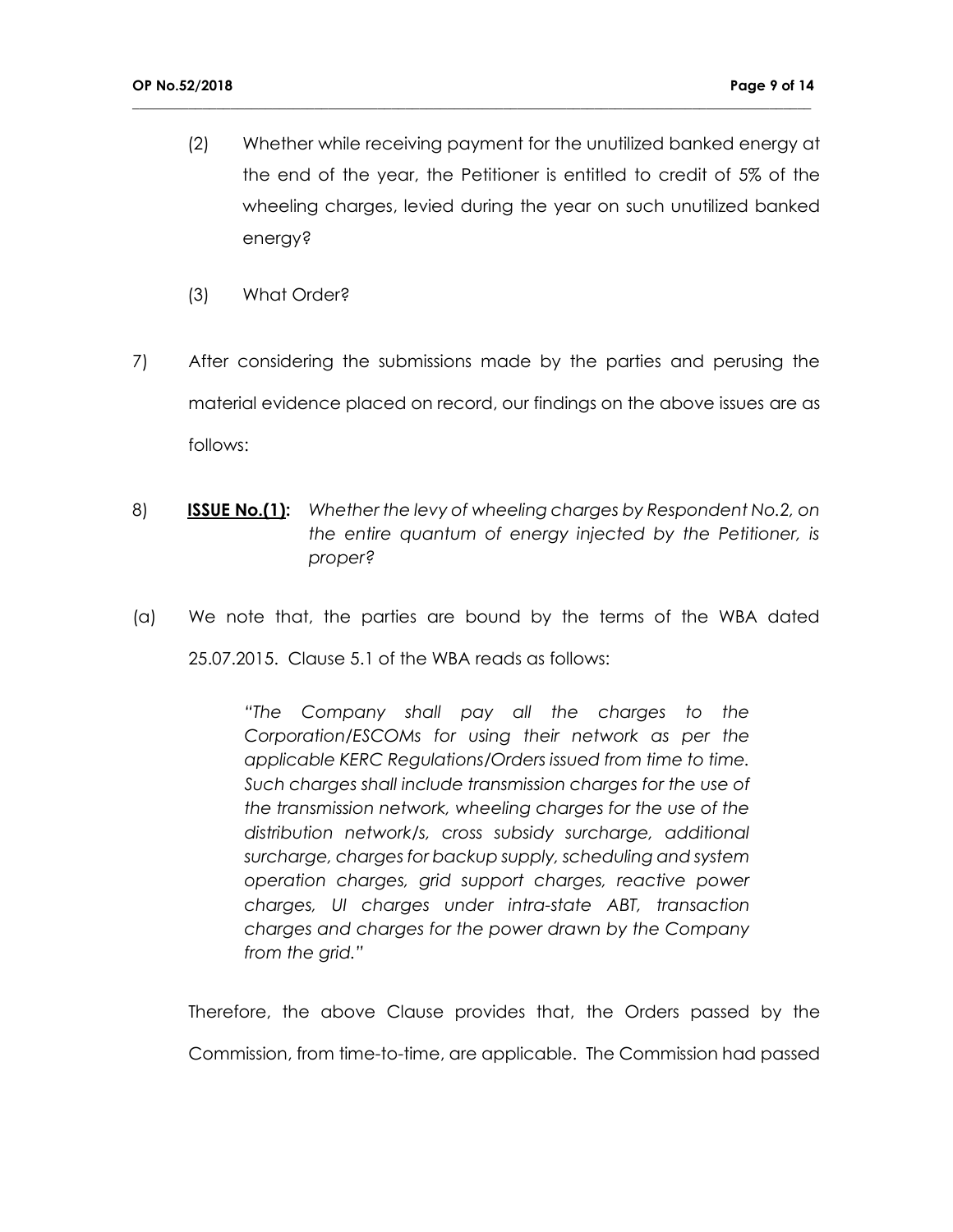an Order dated 04.07.2014, determining the Wheeling & Banking charges for the Renewable Energy (RE) Projects. This Order was made applicable to the existing and new Projects, commissioned on or before 31.03.2018, vide Order dated 12.09.2014. The operative portion of the Order dated 04.07.2014, reads as follows:

**\_\_\_\_\_\_\_\_\_\_\_\_\_\_\_\_\_\_\_\_\_\_\_\_\_\_\_\_\_\_\_\_\_\_\_\_\_\_\_\_\_\_\_\_\_\_\_\_\_\_\_\_\_\_\_\_\_\_\_\_\_\_\_\_\_\_\_\_\_\_\_\_\_\_\_\_\_\_\_\_\_\_\_\_\_\_\_\_\_\_\_\_\_\_\_\_\_**

- *"(1) The Wheeling charges shall be 5% of the injected energy for wind, mini-hydel, Bagasse based cogeneration plants and Biomass based project;*
	- *(2) The banking charges shall be 2% of the injected energy and shall be applicable for wind and minihydel projects only;"*

Therefore, the Wheeling Charges (5%) and Banking Charges (2%) have to be levied on the quantum of 'Injected energy' and not the 'Wheeled Energy'.

- (b) This Issue could also be examined from the definition of 'Wheeling', as defined in Section 2(76) of the Electricity Act, 2003, which reads thus:
	- *"2. Definitions,- In this Act, unless the context otherwise requires,-*
		- *(1) XXX XXX XXX*
		- *(76) 'wheeling' means the operation whereby the distribution system and associated facilities of a transmission licensee or distribution licensee, as the case may be, are used by another person for the conveyance of electricity on payment of charges to be determined under section 62;*
			- *XXX XXX XXX"*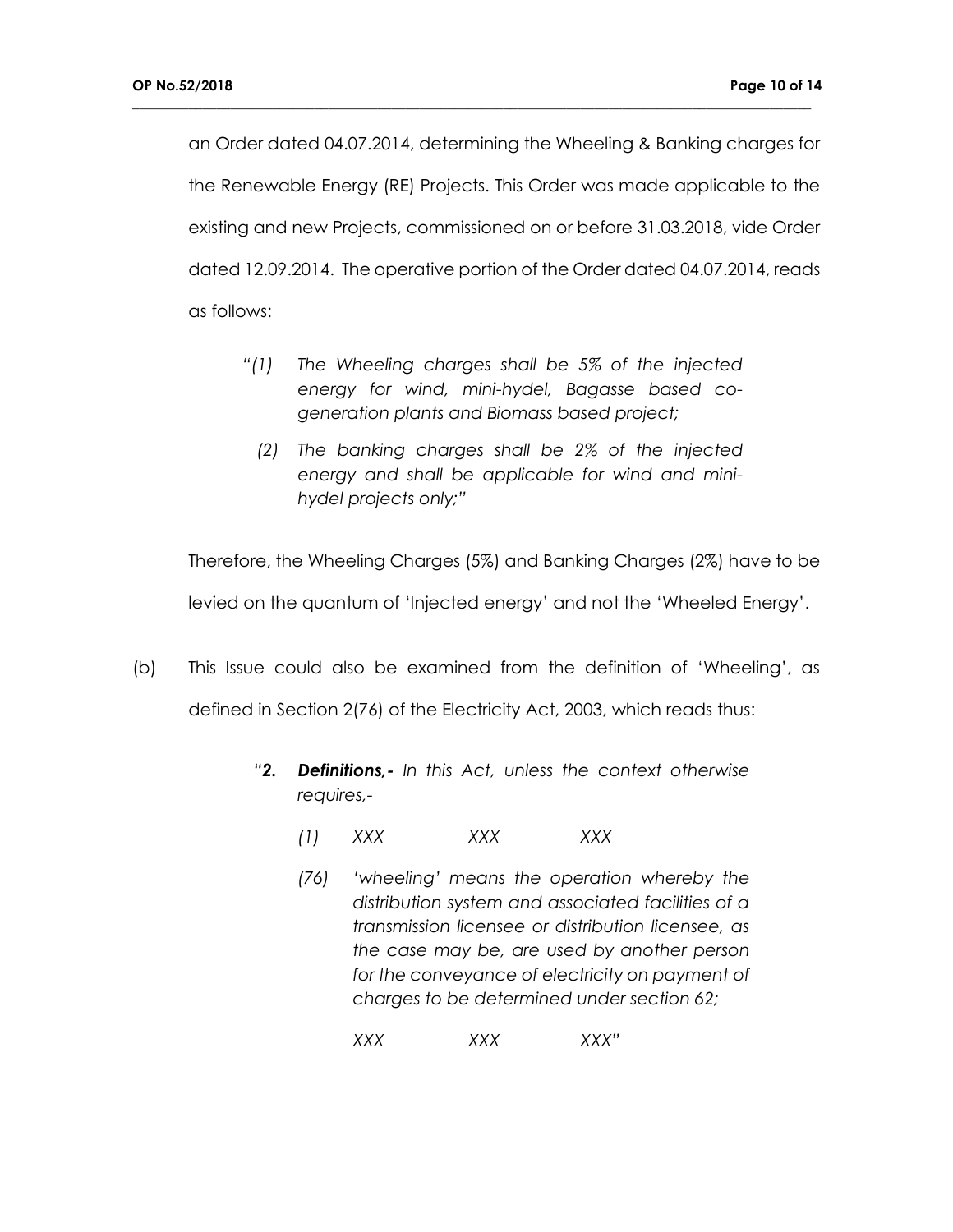Thus, the wheeling charges and/or transmission charges are payable, for use of the transmission and / or distribution network of the licensee, by another person; in this case, the Petitioner (generating company) for conveyance of electricity. The moment the electricity is injected into the grid by a generating company, the transmission and / or distribution network of the licensee is put to 'use' by the generating company, which has availed the facility of wheeling. The electricity, once injected, cannot be stored in the Grid and if the consumer notified by the generating company, to whom the energy was intended to be wheeled, does not consume the whole quantum of the injected energy, the remaining quantum would be consumed by some other consumer. The said remaining quantum is treated as 'banked energy' and allowed to be carried forward during a year. There is no concept of 'banking' in the Electricity Act, 2003. It is only a promotional and concessional measure provided for the RE sources of generation. Thus, the concept of 'unutilized banked energy' is only for accounting purposes. Hence, the transmission and/or wheeling charges have to be paid, on the quantum of the energy injected into the Grid by a generating company, irrespective of the fact, whether the whole quantum wheeled is consumed by the notified consumer or not.

**\_\_\_\_\_\_\_\_\_\_\_\_\_\_\_\_\_\_\_\_\_\_\_\_\_\_\_\_\_\_\_\_\_\_\_\_\_\_\_\_\_\_\_\_\_\_\_\_\_\_\_\_\_\_\_\_\_\_\_\_\_\_\_\_\_\_\_\_\_\_\_\_\_\_\_\_\_\_\_\_\_\_\_\_\_\_\_\_\_\_\_\_\_\_\_\_\_**

(c) For the above reasons, we answer Issue No.(1), in the affirmative.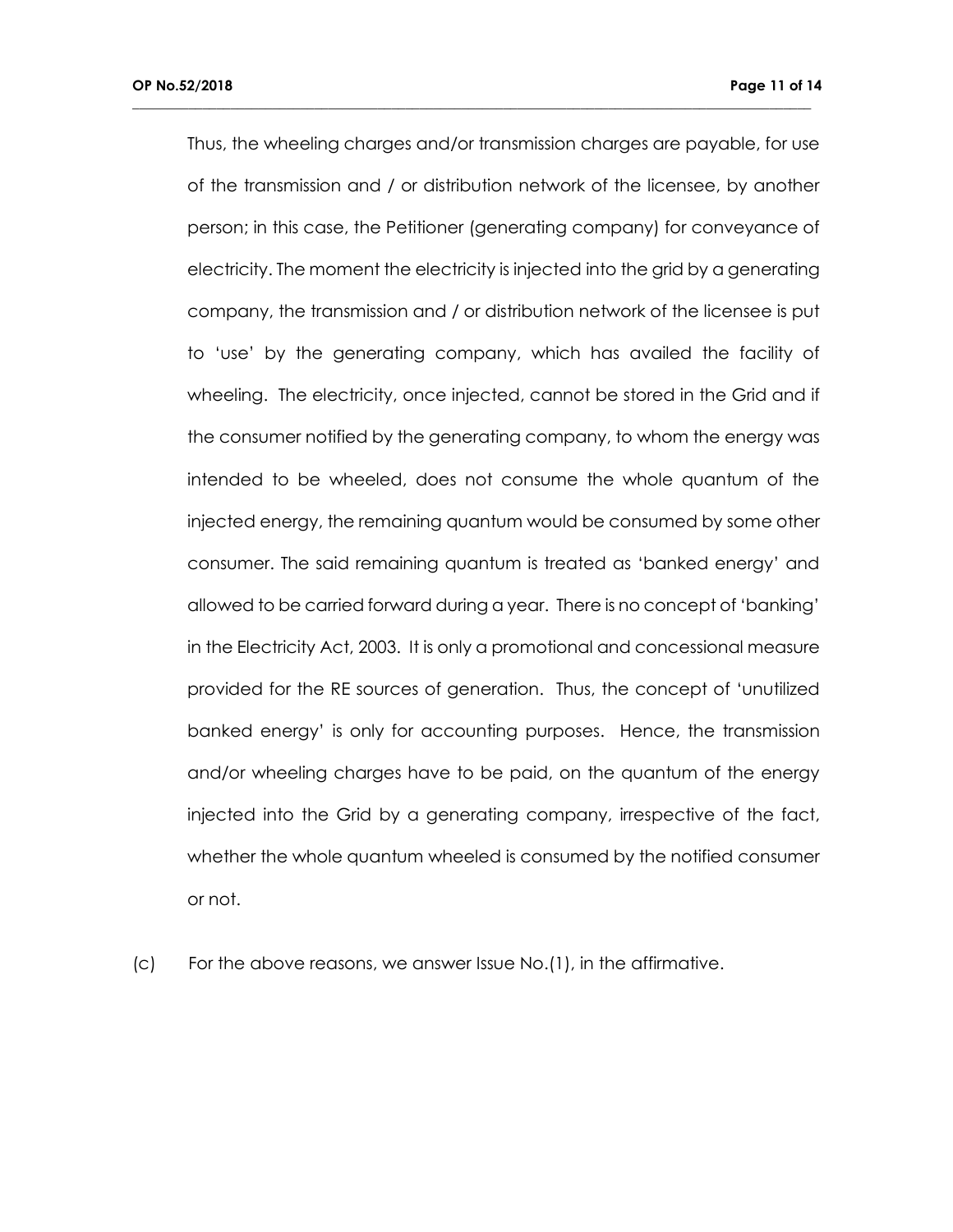9) **ISSUE No.(2):** *Whether while receiving payment for the unutilized banked energy at the end of the year, the Petitioner is entitled to credit of 5% of the wheeling charges, levied during the year on such unutilized banked energy?*

**\_\_\_\_\_\_\_\_\_\_\_\_\_\_\_\_\_\_\_\_\_\_\_\_\_\_\_\_\_\_\_\_\_\_\_\_\_\_\_\_\_\_\_\_\_\_\_\_\_\_\_\_\_\_\_\_\_\_\_\_\_\_\_\_\_\_\_\_\_\_\_\_\_\_\_\_\_\_\_\_\_\_\_\_\_\_\_\_\_\_\_\_\_\_\_\_\_**

(a) Clause 5.7 of the WBA reads as follows:

### *"Charges for banked energy remaining unutilized at the end of water year/wind year/financial year*

*The ESCOM in whose jurisdiction the Project is situated shall pay at 85% of the latest generic tariff determined by the Commission applicable to the relevant category of RE Power to the Company for the banked energy remaining unutilized at the end of every water year/financial year, as the case may be.*

*Provided, that no Transmission or Wheeling charges, or open access charges shall be levied on the quantum of banked energy remaining unutilized at the end of the year deemed to have been purchased by ESCOM under this agreement."*

(b) A reading of the above Clause of the WBA reveals that, the unutilized banked energy at the end of the year is deemed to be purchased by the ESCOM. The question for determination under this issue is, whether the Petitioner is entitled to the credit of 5% of the wheeling charges, already levied and collected, on the unutilized energy, at the end of the Water Year or the Financial year, as the case may be. The above noted proviso to Clause 5.7 of the WBA was added by way of an amendment, vide Order dated 26.02.2015, passed by this Commission, in the matter of, "*The Standard Wheeling and Banking Agreement for Renewable Sources of Energy Projects"*. The amendment was intended to exempt the wheeling charges, already collected, on the unutilized banked energy at the end of the year,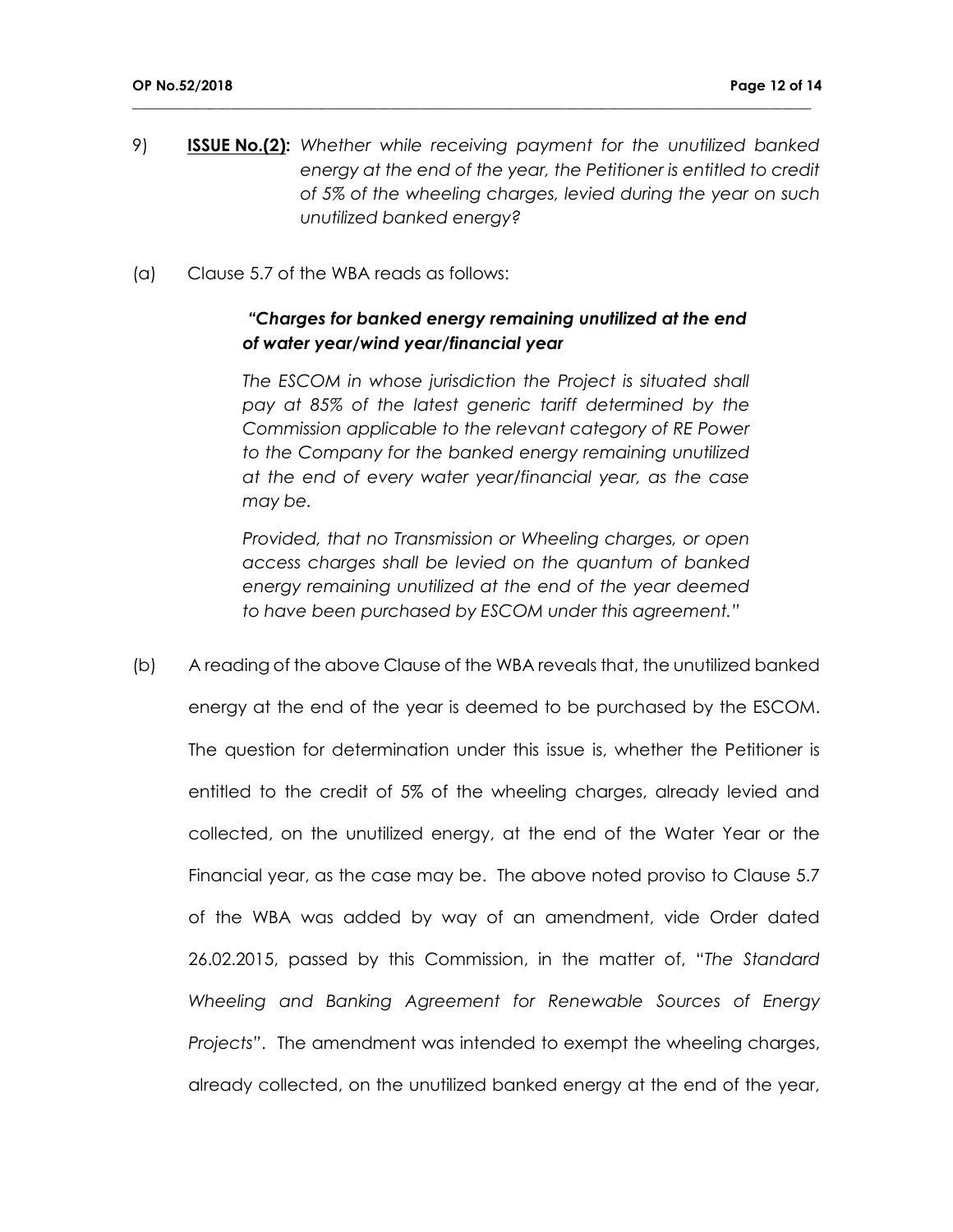deemed to have been sold to the ESCOMs, in the case of 'Non-REC Route Projects'. Therefore, we are of the considered view that, the proviso should be interpreted, so as to refund the wheeling charges already collected on the unutilized banked energy, at the end of the year, deemed to have been sold to the ESCOMs, in the case of 'Non-REC Route Projects'.

- (c) Therefore, we answer Issue No.(2), in the affirmative.
- 10) **ISSUE No.(3):** *What Order?*
- (a) As Issue No.(1) above is held in the affirmative, the Prayers (a), (b) and (c), made by the Petitioner in the Petition, cannot be granted.
- (b) Under Prayer (d) made in the Petition, the Petitioner has claimed a sum of  $Rs.11,10,941/$ -, being the short payment made by the  $2<sup>nd</sup>$  Respondent (HESCOM), towards 85% of the Generic Tariff, prevalent during March, 2017, which works out to Rs.3.825 per unit, for the banked energy remaining unutilized at the end of March, 2017. The 2<sup>nd</sup> Respondent (HESCOM) has disputed this claim. It is an admitted fact that, the banked energy, remaining unutilized as on 31.03.2017, was 55,20,181 units. As already held on Issue No.(2) above, 5% of the wheeling charges, which was deducted from the unutilized banked energy, has to be added to such unutilized banked energy, while making payment. It is also not in dispute that, the 2<sup>nd</sup> Respondent (HESCOM) has already paid a sum of Rs.2,11,14,692, as against the claim of Rs.2,22,25,633 made by the Petitioner. From the above admitted